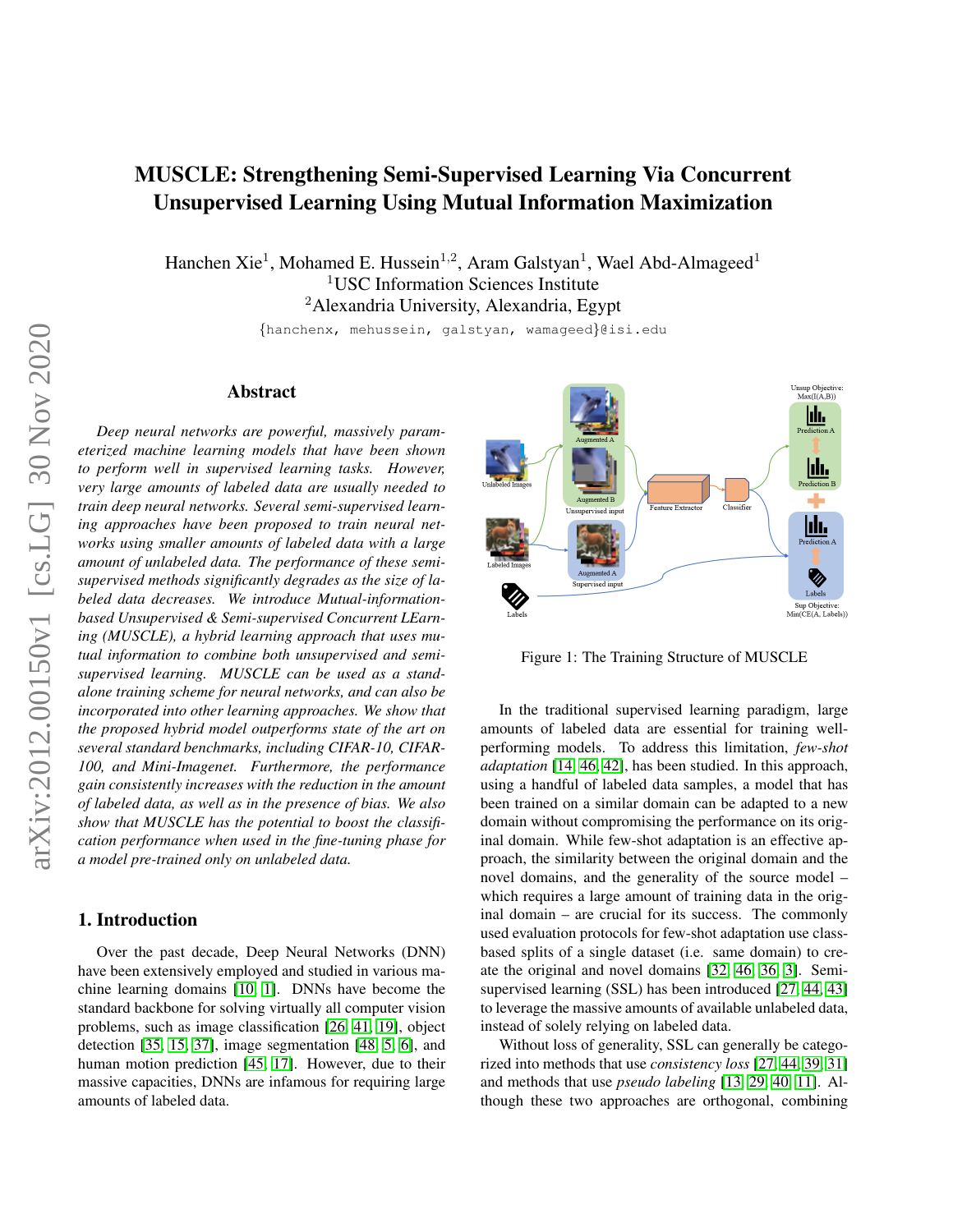them was shown to achieve better performance than each one of them individually [\[23,](#page-8-13) [43\]](#page-9-10). In both approaches, knowledge about the task is learned from labeled samples and transferred to unlabeled samples. In the case of pseudo labeling, unlabeled samples are explicitly labeled (using hard or soft labels), and assigned labels are used to provide supervisory signal in subsequent learning iterations. In the case of consistency loss, the label assignment or feature representation of unlabeled data is forced to be consistent across different models trained simultaneously or different variations of each sample. Despite their success, both approaches share two main weaknesses: (1) If the amount of labeled data significantly drops, i.e. knowledge about the task becomes too limited, they can either fall into degenerate solutions or fail to assign labels with high confidence to much of the unlabeled portion of the training data, and (2) Bias in the labeled portion can have a significantly negative impact on the models' performances. This is indeed a problem in all machine learning techniques. However, it can be immensely magnified when few labeled samples are available.

On the other hand, unsupervised learning (USL) techniques extract knowledge from the data without using any labels. Therefore, it is reasonable to assume that combining unsupervised and semi-supervised learning brings together the best of the two approaches. Some existing studies attempted at combining USL with Supervised Learning (SL). In such studies, USL can be used as a *pre-training* step, where the model trained via USL is either fine-tuned [\[21,](#page-8-14) [24\]](#page-8-15) or frozen during the SL training [\[24\]](#page-8-15). Furthermore, in [\[12\]](#page-8-16), which trains the network layer by layer, USL is used to train the layers and SL is used to learn the connection weights between layers. In these scenarios, the performance of the final SL model may only have a limited increment or even a drop compared to the same model trained directly on the labeled data. This is due to the possible contradiction between the USL's and the SL's training objectives, and hence, the lack of synergy between their two models during training.

In this paper, we show that concurrently using an USL objective along with a SSL model achieves better performance. We introduce Mutual-information-based Unsupervised & Semi-supervised Concurrent LEarning (MUSCLE). MUSCLE naturally involves an USL objective, which maximizes the mutual information between the predictions of variants of the same sample, from the very beginning of the training process. On one hand, when the amount of labeled data is limited, MUSCLE uses the USL objective to gain knowledge about the task. On the other hand, when there is ample labeled data, MUSCLE relies on its SSL objective, while the USL objective can work as a regularization term. MUSCLE can be used as a stand-alone SSL method, and can also be added to an existing SSL approach. We show that combining MUSCLE with three of the leading SSL approaches [\[43,](#page-9-10) [44,](#page-9-9) [23\]](#page-8-13) consistently improves the performance on all evaluated benchmarks. Furthermore, the performance gain achieved by MUSCLE consistently increases as the amount of labeled data decreases. We also show that MUSCLE makes the SSL model less sensitive to data bias. Moreover, we show that MUSCLE can be useful in fine-tuning a model pre-trained only on unlabeled data. We provide a thorough discussion about the reasons for such combination to work, and ablation studies on different design parameters to better explain the inner working of the model.

# 2. Related Work

As mentioned in Section [1,](#page-0-0) there are two main approaches for semi-supervised learning based on either *consistency loss* or *pseudo labeling*.

Consistency Loss has been well studied and included in many SSL techniques [\[27,](#page-8-10) [44,](#page-9-9) [39,](#page-9-11) [31\]](#page-9-12). The basic form of the consistency loss can be expressed as:

<span id="page-1-0"></span>
$$
L_{Consist} = \frac{1}{N} \sum_{i=1}^{N} l_c(f_{\theta}(x_i), f_{\theta'}(x'_i))
$$
 (1)

where  $f_{\theta}$  is a classification function,  $x_i'$  is a variant of the input sample  $x_i$ , and  $l_c$  is a measure of divergence between  $f_{\theta}(x_i)$  and  $f_{\theta}(x'_i)$ , such as  $L_1$  or  $L_2$  distance [\[39,](#page-9-11) [44\]](#page-9-9), Jensen-Shannon divergence [\[34\]](#page-9-15), and KL-divergence. The source of the variation between  $x_i'$  and  $x_i$  can be data augmentation [\[43,](#page-9-10) [47\]](#page-9-16), different network parameters [\[27,](#page-8-10) [44\]](#page-9-9), or the randomness inside the network, e.g. dropout [\[20\]](#page-8-17) or noise [\[31\]](#page-9-12). The basic idea of the consistency loss is that, in the absence of a ground truth label for an input sample  $x_i$ , the model ensures that variations of the same sample are consistently predicted. However, consistency loss must be accompanied with a supervised learning loss. Otherwise, we will end up with the trivial solution in which  $f_{\theta}(x_i)$  and  $f_{\theta}(x'_i)$  take one value for all classes.

Pseudo Labeling, on the other hand, explicitly assigns labels to unlabeled data, such that the pseudo-labeled data can be used to train regular supervised learning methods, e.g. using cross entropy loss. In [\[4\]](#page-8-18), for example,  $K$  nearest neighbors  $(K-NN)$  was used to assign labels to unlabeled samples based on their proximity to labeled samples. Then, SL, using cross entropy loss, was applied repeatedly to update the model and refine the labels until convergence. Such *hard labeling* approach provides a performance gain compared to using only supervised learning on the labeled data as it makes use of the unlabeled data. However, the gain can be limited due to the poor accuracy of the hard-assigned pseudo labels. *Soft labeling* [\[23\]](#page-8-13) assigns confidence weights to the pseudo labels to reduce the negative impact of incorrect pseudo labels.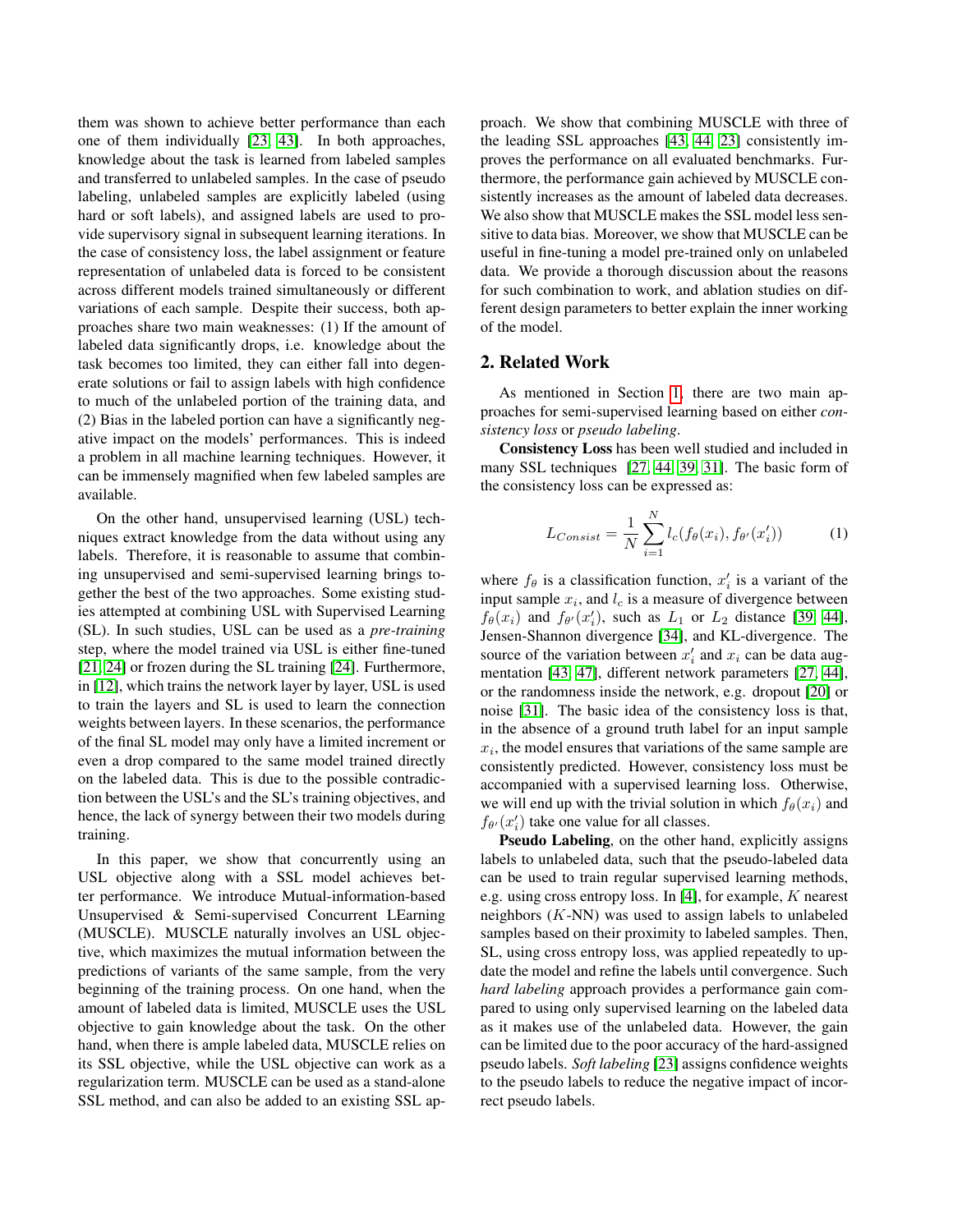Completely unsupervised methods have also been suggested for classification tasks without using any labeled data [\[22,](#page-8-19) [24,](#page-8-15) [21,](#page-8-14) [12\]](#page-8-16). Dundar et al. [\[12\]](#page-8-16) proposed using the k-means clustering algorithm for learning the layers and the connections between layers. Mutual information has also been used in [\[21,](#page-8-14) [24\]](#page-8-15) for unsupervised classification.

#### 3. Preliminaries

In this section, we explain the three leading SSL techniques, which are used as baseline for our proposed method. Beyond the basic idea of the consistency loss, the Π-Model and Temporal Ensembling [\[27\]](#page-8-10) showed the effectiveness of updating the network parameters via Exponential Moving Average (EMA). The Mean-Teacher (MT) model [\[44\]](#page-9-9) extended this idea by deploying two networks: the "student" and the "teacher" networks, both of which have the exact same architecture. In each training iteration, the gradient only back-propagates through the student network, and the parameters in the teacher network are updated by EMA, as shown in Equation [2](#page-2-0)

<span id="page-2-0"></span>
$$
\theta'_t = (1 - \mu) * \theta'_s + \mu * \theta_t \tag{2}
$$

where  $\theta'_t$  is the updated teacher parameters,  $\theta_t$  is the previous teacher parameters,  $\theta'_{s}$  is the updated student parameters, and  $\mu$  is the EMA factor. The divergence between the outputs of the teacher and the student networks is minimized by minimizing the Mean Square Error (MSE) between the predictions of the two networks over training samples, as shown in Equation [3](#page-2-1)

<span id="page-2-1"></span>
$$
L_{MT} = \frac{1}{N} \sum_{i}^{N} MSE(f_{teacher}(x_i), f_{student}(x_i)).
$$
 (3)

Label Propagation: Label propagation is a popular pseudo labeling technique, in which labels propagate from labeled samples to unlabeled samples in their proximity. In [\[11\]](#page-8-12), label propagation was studied in the context of few shot learning. In [\[23,](#page-8-13) [18\]](#page-8-20), label propagation was applied on SSL. Label propagation with diffusion [\[23\]](#page-8-13) deploys a nearest-neighbor graph, which is represented using an affinity matrix. At each iteration,  $K$  unlabeled samples are selected based on their proximity to other samples and are assigned pseudo labels with confidence weights, in a process called *diffusion prediction*. We refer the reader to [\[23\]](#page-8-13) for more details.

FixMatch: FixMatch [\[43\]](#page-9-10) combines the consistency loss and pseudo labeling in one training strategy. As the training process progresses, the entropy of the prediction for unlabeled data decreases. Once the prediction probability of a given sample for a certain class exceeds a threshold  $\tau$ , FixMatch uses that most probable class to pseudolabel the sample. Consistency loss is applied by minimizing the cross entropy between the assigned pseudo label

and the prediction of a *hard-augmented* variant of the sample. The concept of *hard augmentation* is a critical component of FixMatch. Two different augmentation techniques are employed [\[7\]](#page-8-21): CTAugment [\[2\]](#page-8-22), which learns the best augmentation from data, and RandAugment [\[8\]](#page-8-23), in which the augmentation is randomly selected from a pool. Fix-Match applies EMA to update the network parameters. Its initial learning rate is small compared to other state of the art methods [\[44,](#page-9-9) [23\]](#page-8-13). As a result, FixMatch requires  $2^{20}$ training iterations to achieve its good performance, which is much larger than other methods.

# 4. Proposed Semi-supervised Learning Method

In SSL, the training dataset  $X$  is divided into two parts:  $X_l$  for the labeled data, where  $Y_l$  represents its labels, and  $X_u$  for the unlabeled data. The task is to learn features from  $X = X_u \cup X_l$  leveraging  $Y_l$ . The key part of MUSCLE is involving USL from the very beginning so that we can extract meaningful features from  $X_u$ . In this section, we will first introduce the concept of MUSCLE, and then discuss its properties, functionality, and key aspects.

#### 4.1. The Objective of MUSCLE

MUSCLE literally comes from the idea of training USL with semi-supervised or supervised Learning using Mutual Information (MI) [\[28\]](#page-8-24) maximization, which has been proved to be useful in both *representation learning* and USL tasks [\[22,](#page-8-19) [21,](#page-8-14) [24\]](#page-8-15). Similar to [\[24\]](#page-8-15), MUSCLE applies the Mutual Information Loss (MIL) to the network's likelihood prediction as shown in Equation [4](#page-2-2)

<span id="page-2-2"></span>
$$
l_u = I(f_{\theta}(x_{\alpha}), f_{\theta}(x_{\beta})) \tag{4}
$$

where  $f_{\theta}$  is the classification function, and  $x_{\alpha}$  and  $x_{\beta}$  are the augmented data of  $x$  through transformation functions  $A(x)$  and  $B(x)$ , respectively. The MI is calculated as shown in Equation [5](#page-2-3) [\[28,](#page-8-24) [24\]](#page-8-15)

<span id="page-2-3"></span>
$$
I(z, z') = I(P) = \sum_{c=1}^{C} \sum_{c'=1}^{C} P_{cc'} \ln \frac{P_{cc'}}{P_c P_{c'}}
$$
 (5)

where

$$
P = \frac{Q + Q^T}{2}, \ Q = \frac{1}{n} \sum_{i=1}^{N} f_{\theta}(x_i) \times f_{\theta}(x_i')^T \quad (6)
$$

where C is the number of classes, P is a  $C \times C$  symmetric matrix,  $P_{cc}$  is the value at the  $c^{th}$  row and  $c^{th}$  column of P,  $P_c$  and  $P_{c'}$  are the summations over the  $c^{th}$  row and the  $c<sup>th</sup>$  column, respectively. The total loss function becomes

<span id="page-2-4"></span>
$$
L_{MUSCLE} = l_s - \alpha l_u \tag{7}
$$

where  $l_s$  can be any supervised loss from either real or pseudo labels,  $l_u$  is the MI between different outputs with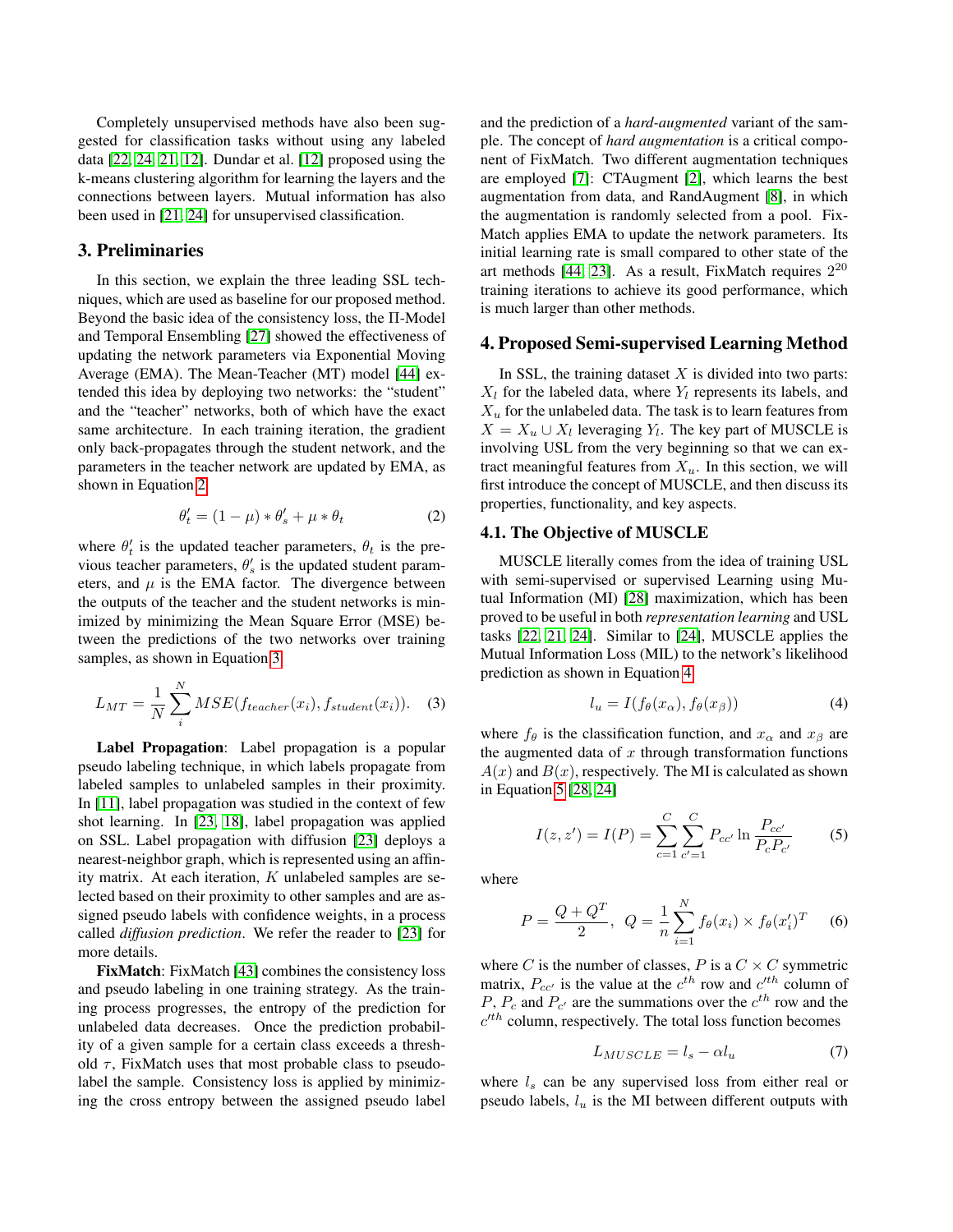the same base sample x, and  $\alpha$  is the factor of the MIL. From Equation [7,](#page-2-4) we can see that the loss is minimized when the MIL term  $\alpha l_u$  is maximized. One of MUSCLE's advantages is that it could be combined with other existing SSL models or losses to mitigate their weakness instead of merely replacing them. For example, since pseudo labeling methods provide pseudo labels for supervised classification, they can be used with MUSCLE under the  $l_s$  loss term. Any consistency loss  $l_c$  can be also added to Equation [7](#page-2-4) as:

$$
L = L_{MUSCLE} + \beta l_c = l_s - \alpha l_u + \beta l_c \tag{8}
$$

In this work, we use Label Propagation (LP) [\[23\]](#page-8-13), the Mean Teacher model (MT) [\[44\]](#page-9-9), and FixMatch [\[43\]](#page-9-10) as base methods to highlight the advantage of combining other SSL techniques with MUSCLE.

# 4.2. Properties Of MUSCLE

Avoiding the Trivial Solutions: The reason that consistency loss does not have the capability of learning meaningful features from  $X_u$  without the prior knowledge generated by  $X_l$  and  $Y_l$  is that the network can simply output the same prediction for all classes of the input data, e.g.  $[1, 0, \ldots, 0]$ . In such a case, the consistency loss is zero but the solution is obviously meaningless. However, when maximizing the MI, this trivial solution is avoided. MI (Equation [5\)](#page-2-3) can be expended to:

<span id="page-3-0"></span>
$$
I(z, z') = H(z) - H(z|z')
$$
 (9)

where  $H(z)$  is the entropy of z, or in other words, how much information z contains, and  $H(z|z')$  is the conditional entropy of  $z$  given  $z'$ . Therefore, when maximizing the MI, the trivial solution is avoided because  $H(z)$  is maximized when the average prediction for each class across the batch is the same. Thus, producing a fixed prediction for all samples should not maximize  $H(z)$  with one exception: such fixed prediction has the same value for all classes, e.g.  $[0.1, 0.1, \ldots, 0.1]$ , which is avoided using  $H(z|z')$ . The necessary condition for minimizing  $H(z|z')$  is when the samples' likelihood in  $z$  reach one-hot. Exceptions such as  $[0.1, 0.1, \ldots, 0.1]$  increase  $H(z|z')$  and should not exist in the optimal solution. Furthermore, the  $l_s$  term in the MUSCLE also acts as a stabilizer to MIL because  $l_s$  directly leads labeled data to meaningful predictions, and indirectly affects the unlabeled data since images within the same class are correlated with each other. The usage of maximizing the MI is also discussed in [\[24\]](#page-8-15).

Incorporating MUSCLE into Other Approaches: By taking a closer look at the MI, we can see that maximizing the MI behaves similar to other SSL approaches with the ability of directly classifying unlabeled data  $X_u$ . It is easy to see that Maximizing the MI is an indirect method of doing pseudo-labeling since the prediction likelihood  $z$ 

will converge to one-hot for minimizing the second term in Equation [9,](#page-3-0)  $H(z|z')$ . According to Equation [1,](#page-1-0) consistency loss attempts to minimize the differences between two different predictions based on the same input data  $x<sub>u</sub>$  without knowing its label y. For example, using the Euclidean Distance

$$
d(z, z') = \sqrt{\sum (z_i - z'_i)^2} \t{,} \t(10)
$$

the distance between  $z$  and  $z'$  reaches its minimum value of zero if and only if  $z = z'$ . Using MI, both z and z' should converge to a one-hot vector. Furthermore, since  $z$  and  $z'$ are the predictions based on the same base sample  $x$  using similar or same network architectures and parameters,  $z$  and  $z'$  generally yield the same one-hot prediction due to the invariance behavior typical of DNNs. Therefore, in a sense maximizing the MI is equivalent to minimizing the consistency loss. The reason that MUSCLE can be combined with different SSL approaches is that they share common optimization goals. Thus, they can help each other for achieving those goals instead of competing with each other for different objectives.

#### <span id="page-3-1"></span>4.3. Batch Composition

The batch for each training iteration can be expressed as:  $[x_{u1}, \ldots, x_{uI}, x_{l1}, \ldots, x_{lJ}]$ , where  $x_{ui}$  and  $x_{lj}$  indicate unlabeled and labeled data samples, respectively. Each batch contains  $I$  unlabeled data and  $J$  labeled data with the ratio of  $r = \frac{I}{J}$ . The ratio r is a critical parameter for MUSCLE, because MI attempts to predict each sample as one-hot while maintaining the predictions as a uniform distribution over the batch. Since we are randomly drawing data from the dataset, if the dataset itself is nearly balanced, then the selected data for each batch should also follow a uniform distribution over the classes. If we include  $J$  labeled data  $[x_{li}, \ldots, x_{IJ}]$  in a training batch of size B, where the predictions  $z_{lj} \forall j$  already converged to correct one-hot vectors based on the supervised learning term, we are revealing  $\frac{J}{B}$  of correct answers to the MI term to learn the remaining samples in that batch. Therefore,  $r$  represents the balance of the batch's difficulty for MIL. A good  $r$  can prevent the batch from being overly "easy" or overly "hard". Section [5](#page-4-0) includes an ablation study on the selection of r.

#### 4.4. Data Augmentation

The effectiveness of the data augmentation in SSL has been well studied [\[31,](#page-9-12) [47,](#page-9-16) [43\]](#page-9-10). Often, only one augmentation function is used, which can be light augmentation  $[44, 23]$  $[44, 23]$  or hard augmentation  $[24]$ . In  $[43]$ , it was shown that using both light and hard augmentations into the consistency loss can have a much better result because it creates a larger divergence for the consistency loss to achieve better generalization. We also adopt the concept of two types of augmentation where the easy one is the classical augmentation used in [\[44\]](#page-9-9) and the hard one is either the augmentation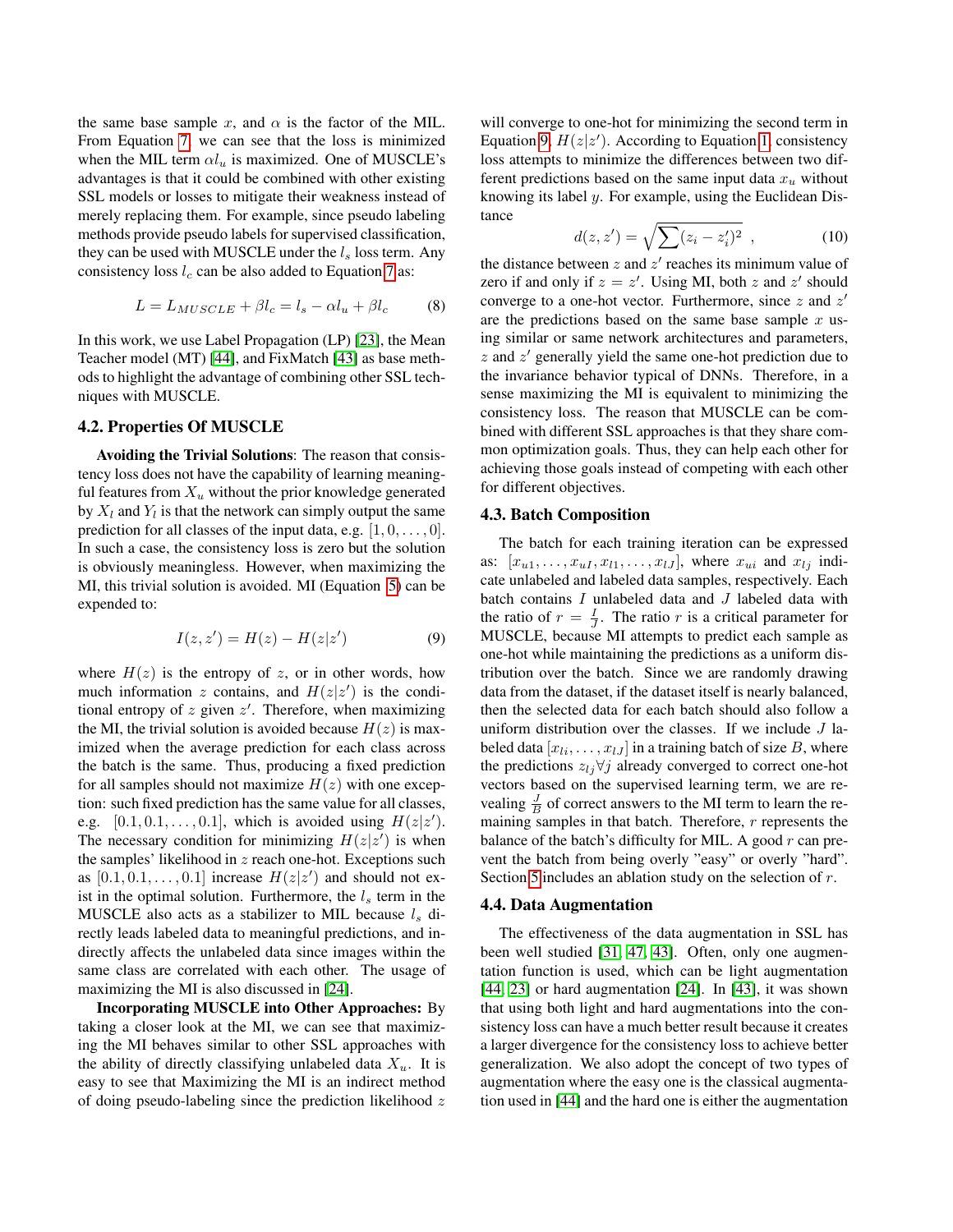<span id="page-4-1"></span>

| <b>Dataset</b>         | CIFAR10          |                  |                        |                         |  |  |  |
|------------------------|------------------|------------------|------------------------|-------------------------|--|--|--|
| Num of Labeled Images  | $1000(2\%)$      | 500 $(1\%)$      | $250(0.5\%)^{\dagger}$ | $100 (0.2\%)^{\dagger}$ |  |  |  |
| Supervised Learning    | $59.97 \pm 0.87$ | $51.08 \pm 1.02$ | $45.74 \pm 1.92$       | $32.55 \pm 2.02$        |  |  |  |
| Label Propagation [23] | $77.98 \pm 0.88$ | $67.60 \pm 1.80$ | $59.55 \pm 2.58$       | $35.78 \pm 3.98$        |  |  |  |
| Mean-Teacher [44]      | $80.90 \pm 0.51$ | $72.55 \pm 2.64$ | $61.26 \pm 1.96$       | $39.56 \pm 1.73$        |  |  |  |
| LP+MT $[23]$           | $83.07 \pm 0.70$ | $75.98 \pm 2.44$ | $64.19 \pm 1.95$       | $41.62 \pm 3.50$        |  |  |  |
| <b>MUSCLE</b>          | $85.46 \pm 0.85$ | $79.01 \pm 0.99$ | $70.37 \pm 1.98$       | $52.79 \pm 4.81$        |  |  |  |
| MUSCLE+MT              | $86.42 \pm 0.27$ | $82.02 \pm 0.22$ | $75.86 \pm 3.2$        | $59.57 \pm 4.53$        |  |  |  |
| MUSCLE+MT+LP           | $86.71 \pm 0.36$ | $83.36 \pm 0.43$ | $76.46 \pm 3.05$       | $59.03 \pm 3.17$        |  |  |  |

Table 1: Comparison with the SOTA methods on CIFAR-10 with 13-Layer CNN. Average accuracy and standard deviation are reported. The percentage of the labeled data, w.r.t the entire training dataset, is listed following the number of labels. †Baseline results were generated by us.

<span id="page-4-2"></span>

| Dataset.               |                  |                  | $CIFAR-100$           |                       |                         |
|------------------------|------------------|------------------|-----------------------|-----------------------|-------------------------|
| Num of Labeled Images  | $10000(20\%)$    | $4000(8\%)$      | $2500(5\%)^{\dagger}$ | 500 $(1\%)^{\dagger}$ | $100 (0.2\%)^{\dagger}$ |
| Supervised Learning    | $59.33 \pm 0.49$ | $44.57 \pm 0.11$ | $36.69 \pm 0.70$      | $16.02 \pm 0.53$      | $5.74 \pm 0.64$         |
| Label Propagation [23] | $61.57 \pm 1.88$ | $53.8 \pm 0.76$  | $48.84 + 0.38$        | $17.49 + 1.01$        | $4.94 + 0.42$           |
| Mean-Teacher [44]      | $63.92 \pm 0.51$ | $54.64 \pm 0.49$ | $47.28 \pm 0.82$      | $20.45 \pm 0.61$      | $6.84 \pm 0.89$         |
| $LP+MT$ [23]           | $64.08 \pm 0.47$ | $56.27 \pm 0.20$ | $51.14 \pm 0.44$      | $21.40 \pm 0.68$      | $5.66 \pm 0.84$         |
| MUSCLE+MT              | $66.07 + 0.19$   | $59.31 + 0.45$   | $54.53 + 0.35$        | $29.86 + 0.85$        | $11.01 + 0.85$          |
| MUSCLE+MT+LP           | $64.79 \pm 0.25$ | $57.66 \pm 0.62$ | $52.48 \pm 0.46$      | $28.27 \pm 0.73$      | $10.51 \pm 0.43$        |

Table 2: Comparison with SOTA methods on CIFAR-100 with 13-Layer CNN. Average accuracy and standard deviation are reported. The percentage of the labeled data, w.r.t the entire training dataset, is listed following the number of labels. †Baseline results were generated by us.

used in [\[24\]](#page-8-15) without sobel processing or the RandAugment [\[8\]](#page-8-23).

# <span id="page-4-0"></span>5. Experimental Evaluation

We first present the benchmark datasets used for the SSL evaluation, followed by the network structure and hyperparameters settings. Then, we present a comparison between MUSCLE and the state-of-the-art methods. We also introduce a set of ablation studies on several key factors of MUSCLE. Finally, we include experiments to demonstrate an explanation for MUSCLE's main strengths.

#### 5.1. Benchmarks Dataset

We conducted experiments on CIFAR-10 [\[25\]](#page-8-25), CIFAR-100 [\[25\]](#page-8-25), and Mini-Imagenet [\[46\]](#page-9-5). We put a special emphasis on the performance when the amount of labeled data is significantly reduced to showcase MUSCLE's clear advantage in data-starved scenarios. For example, for CIFAR-10, while experiments in [\[44\]](#page-9-9) used a minimum of 1000 labeled data samples, and in [\[23\]](#page-8-13) used a minimum of 500 labeled data samples, in our experiments we included evaluations on only 250 and 100 labeled data samples.

CIFAR-10 and CIFAR-100: Both CIFAR10 and CI-

FAR100 contain 60K of  $32 \times 32$  RGB images, from 10 and 100 classes, respectively. In both datasets, all classes have the same number of samples,  $\frac{1}{6}$  of which is dedicated for testing and the rest is for training. For CIFAR-10, we randomly selected 100, 50, 25, and 10 samples from each class to form the labeled dataset. For CIFAR-100, we randomly selected 100, 40, 25, 5, and 1 images from each class to form the labeled dataset. We use the rest of the training data as unlabeled samples.

Mini-Imagenet: Mini-Imagenet [\[46\]](#page-9-5) is a subset of Ima-geNet [\[9\]](#page-8-26) that contains  $60K 84 \times 84 3$ -channel images from 100 classes. However, different from normal classification datasets, it is split into 64-16-20 classes, where 64 classes are for training, 16 classes for validating, and 20 classes for testing. To evaluate SSL on this dataset, we followed the approach used in [\[23\]](#page-8-13). For each class, we randomly assigned 500 images to training and 100 images to testing. In total, we used 50K images for training and 10K images for testing. Then, we randomly selected 100, 40, and 25 images from each class to form the labeled samples, and use the rest of the training data as unlabeled samples.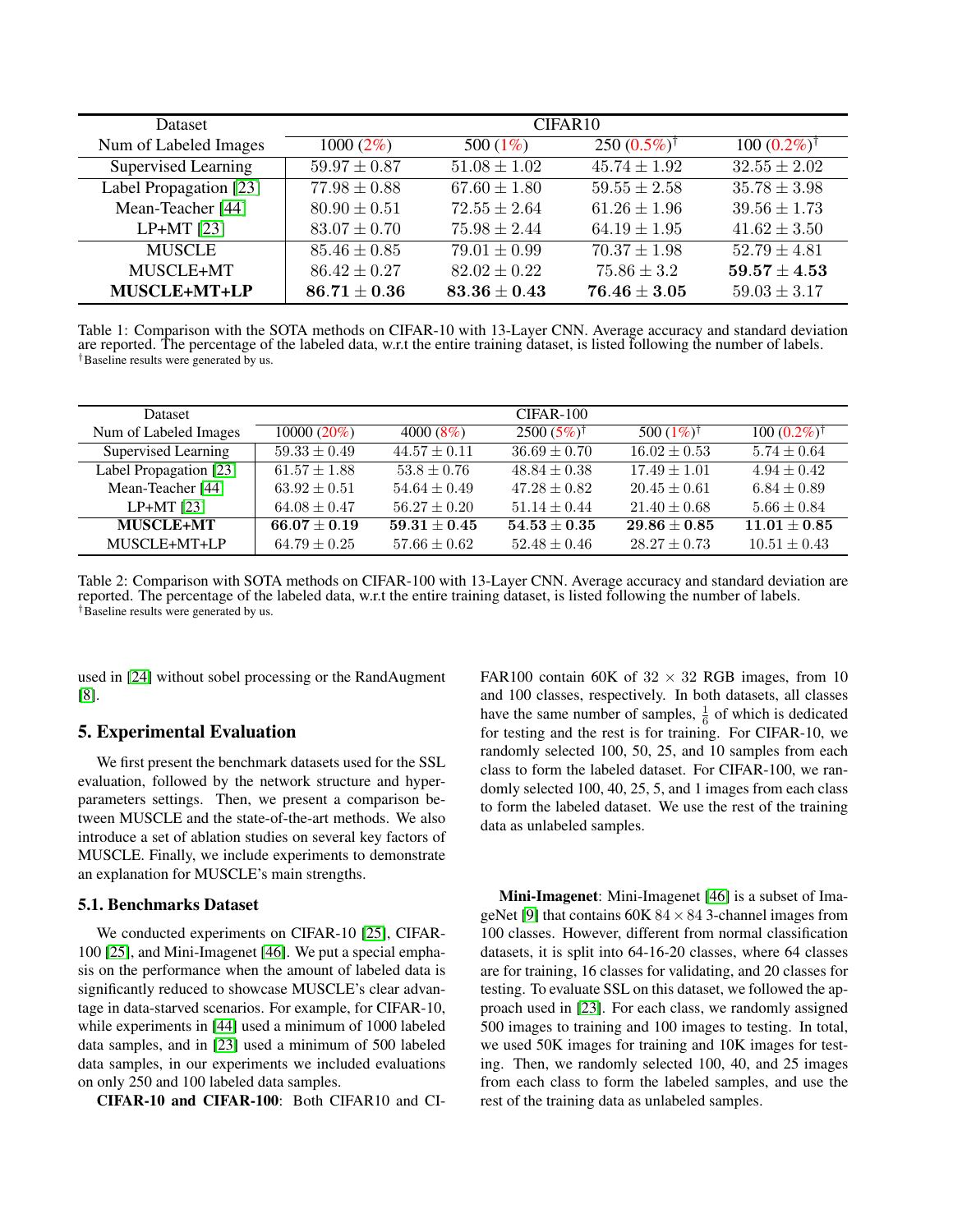<span id="page-5-1"></span>

| <b>Dataset</b>         | Mini-ImageNet    |                  |                       |                  |                                    |                       |  |
|------------------------|------------------|------------------|-----------------------|------------------|------------------------------------|-----------------------|--|
|                        | Top 1 Accuracy   |                  |                       | Top 5 Accuracy   |                                    |                       |  |
| Num of Labeled Images  | $10000(20\%)$    | 4000 $(8\%)$     | $2500(5\%)^{\dagger}$ | $10000(20\%)$    | $4000(8\%)$                        | $2500(5\%)^{\dagger}$ |  |
| Supervised Learning    | $39.63 \pm 0.53$ | $25.62 \pm 0.36$ | $19.01 \pm 0.71$      | $61.39 \pm 0.46$ | $44.26 \pm 0.45$                   | $35.48 \pm 0.73$      |  |
| Label Propagation [23] | $45.47 \pm 0.47$ | $29.71 \pm 0.69$ | $22.41 \pm 0.62$      | $69.46 \pm 0.31$ | $52.74 \pm 0.49$                   | $43.13 \pm 1.01$      |  |
| Mean-Teacher [44]      | $44.82 \pm 0.51$ | $28.23 \pm 0.23$ | $22.34 \pm 0.52$      | $69.38 \pm 0.95$ | $51.94 \pm 0.42$                   | $44.61 \pm 0.78$      |  |
| LP+MT $[23]$           | $45.92 \pm 0.37$ | $28.67 \pm 0.41$ | $23.38 \pm 0.35$      | $70.99 \pm 0.56$ | $52.26 \pm 0.63$                   | $45.67 \pm 0.86$      |  |
| <b>MUSCLE</b>          | $45.86 \pm 0.06$ | $34.90 \pm 0.47$ | $28.95 \pm 0.45$      | $71.26 \pm 0.10$ | $60.81 \pm 0.21$                   | $54.45 \pm 0.83$      |  |
| <b>MUSCLE+MT</b>       | $49.47 \pm 0.30$ | $38.26 \pm 0.15$ | $32.56 \pm 0.12$      | $72.94 \pm 0.29$ | $63.35 \pm 0.21$                   | $56.58 + 0.29$        |  |
| MUSCLE+MT+LP           | $47.30 \pm 1.12$ | $37.35 \pm 0.25$ | $30.86 \pm 0.53$      | $71.06 \pm 0.64$ | $\textbf{63.84} \pm \textbf{0.53}$ | $56.79 \pm 0.48$      |  |

Table 3: Comparison with the SOTA Methods on Mini-Imagenet with Resnet18. Average accuracy and standard deviation are reported. The percentage of the labeled data, w.r.t the entire training dataset, is listed following the number of labels. †Baseline results were generated by us.

<span id="page-5-2"></span>

| <b>Dataset</b>                                                                                                         | $CIFAR-10$  |              |                                                                                                                        | $CIFAR-100$   |             |          |             |  |
|------------------------------------------------------------------------------------------------------------------------|-------------|--------------|------------------------------------------------------------------------------------------------------------------------|---------------|-------------|----------|-------------|--|
| Num of Labeled Images                                                                                                  | 500 $(1\%)$ | $250(0.5\%)$ | $100(0.2\%)$                                                                                                           | $10000(20\%)$ | $4000(8\%)$ | 2500(5%) | 500 $(1\%)$ |  |
| Hyper-Parameter Setting 1                                                                                              |             |              |                                                                                                                        |               |             |          |             |  |
| Fixmatch [43]                                                                                                          |             |              | $84.12 \pm 0.55$ $81.96 \pm 0.75$ $73.98 \pm 1.46$ $53.35 \pm 0.72$ $45.37 \pm 0.56$ $41.02 \pm 0.31$ $21.02 \pm 0.84$ |               |             |          |             |  |
| MUSCLE+FixMatch $ 84.59 \pm 0.6182.63 \pm 0.7876.06 \pm 1.81 54.97 \pm 0.2447.71 \pm 0.7143.54 \pm 0.3323.73 \pm 1.67$ |             |              |                                                                                                                        |               |             |          |             |  |
| Hyper-Parameter Setting 2                                                                                              |             |              |                                                                                                                        |               |             |          |             |  |
| Fixmatch [43]                                                                                                          |             |              | $90.53 \pm 0.62$ $89.51 \pm 0.71$ $81.62 \pm 1.12$ $68.28 \pm 0.19$ $62.28 \pm 0.13$ $58.19 \pm 0.31$ $32.52 \pm 0.65$ |               |             |          |             |  |
| MUSCLE+FixMatch $ 90.91 \pm 0.3790.25 \pm 0.3983.51 \pm 1.7768.51 \pm 0.2362.66 \pm 0.1858.53 \pm 0.4933.94 \pm 0.72$  |             |              |                                                                                                                        |               |             |          |             |  |

Table 4: Comparison with the FixMatch model on CIFAR10 and CIFAR100 datasets with 13-Layer CNN network. Two hyper-parameter settings (Section [5.2\)](#page-5-0) are used. Average accuracy and standard deviation are reported. The percentage of the labeled data, w.r.t the entire training dataset, is listed following the number of labels. All results are generated by us.

### <span id="page-5-0"></span>5.2. Training

We implemented our method in PyTorch [\[33\]](#page-9-17) and used the public implementations of LP [\[23\]](#page-8-13) and the MT [\[44\]](#page-9-9). SGD [\[38\]](#page-9-18) was used to optimize all the models. We also implemented the loss function of FixMatch [\[43\]](#page-9-10) for combining MUSCLE with FixMatch.

For CIFAR-10 and CIFAR-100, we used the 13-Layer CNN network that was used in [\[44,](#page-9-9) [23\]](#page-8-13). For Mini-Imagenet, we trained a Resnet18 network for the feature extractor. In a mini-batch, similar to [\[24\]](#page-8-15), we performed hard augmentation on each image three times such that for each original image, a single weakly augmented version can be paired with three hardly augmented versions. This can increase the generality and improve the training stability.

When we compare MUSCLE with MT [\[44\]](#page-9-9) and LP [\[23\]](#page-8-13), we used the hyper-parameters in these methods. The network was trained over 180 epochs and the initial learning rate for MUSCLE was 0.05 for all datasets. A Cosine Learning Rate decay [\[30\]](#page-9-19) was used to adjust the learning rate where the learning rate reaches 0 at the  $210^{th}$  epoch. In each training batch, there are 128 images in total, including 64 labeled images. The ratio  $r$  (Section 4.3) equals to 1. We followed the baselines' batch compositions and learning rate when MUSCLE is not involved.

Upon comparing MUSCLE with FixMatch [\[43\]](#page-9-10), we noticed that FixMatch was trained on a TPU for  $2^{20}$  iterations with a total batch size of 512 images, which is far beyond the computing resources available to us. For a fair comparison and demonstrating the potential that FixMatch can benefit from combining with MUSCLE, we evaluated Fix-Match and MUSCLE with the same number of training iterations. We used two sets of training parameters: (1) the hyper-parameter settings in the MT and LP models, which were listed above. (2) the hyper-parameter settings in Fix-Match with our batch composition and reduced number of iterations, such that the model is trained for 300 epochs with initial learning rate of 0.03. The learning rate is adjusted over a  $\frac{7}{16}$  cycle of cosine learning rate decay. We separately listed the comparison with FixMatch to avoid confusion.

#### 5.3. Comparison with the State of the Art

Tables [1,](#page-4-1) [2,](#page-4-2) [3,](#page-5-1) [4,](#page-5-2) and [5](#page-6-0) compare the testing accuracy with supervised learning and the baseline methods [\[23,](#page-8-13) [44\]](#page-9-9) with and without the use of MUSCLE. With MUSCLE, all baseline models consistently achieve better performance on all three datasets and all experimental setups. For com-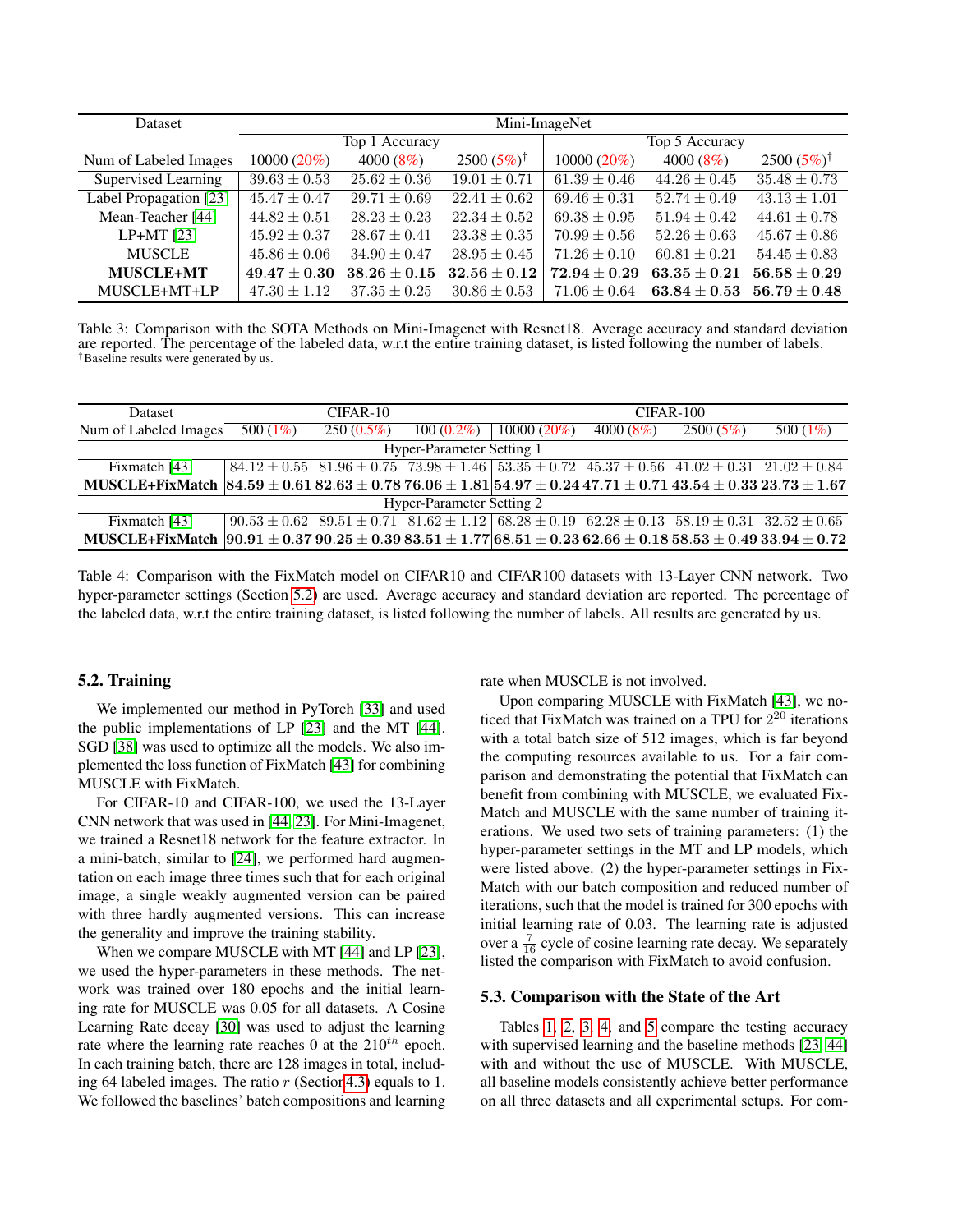<span id="page-6-0"></span>

| <b>Dataset</b>             | Mini-ImageNet    |                  |                  |                                    |                  |                                    |  |  |
|----------------------------|------------------|------------------|------------------|------------------------------------|------------------|------------------------------------|--|--|
|                            |                  | Top 1 Accuracy   |                  |                                    | Top 5 Accuracy   |                                    |  |  |
| Num of Labeled Images      | $10000(20\%)$    | $4000(8\%)$      | 2500(5%)         | $10000(20\%)$                      | $4000(8\%)$      | 2500(5%)                           |  |  |
| Hyper-Parameters Setting 1 |                  |                  |                  |                                    |                  |                                    |  |  |
| FixMatch [43]              | $26.71 \pm 0.70$ | $18.57 \pm 0.32$ | $14.12 \pm 0.27$ | $51.14 \pm 1.80$                   | $39.38 \pm 0.29$ | $32.52 + 1.29$                     |  |  |
| <b>MUSCLE+FixMatch</b>     | $27.33 \pm 0.19$ | $18.72 + 0.28$   | $14.58 \pm 0.29$ | $\textbf{52.43} \pm \textbf{0.31}$ | $39.83\pm0.65$   | $\textbf{33.16} \pm \textbf{0.51}$ |  |  |
| Hyper-Parameters Setting 2 |                  |                  |                  |                                    |                  |                                    |  |  |
| FixMatch [43]              | $36.05 \pm 0.84$ | $25.82 \pm 0.99$ | $19.11 \pm 0.94$ | $59.26 \pm 1.03$                   | $48.61 \pm 1.82$ | $39.58 \pm 1.47$                   |  |  |
| <b>MUSCLE+FixMatch</b>     | $37.71 + 0.48$   | $29.29 + 0.12$   | $24.73 \pm 0.68$ | $62.74 + 0.22$                     | $53.60 \pm 0.33$ | $48.23 \pm 1.05$                   |  |  |

Table 5: Comparison with the FixMatch model on the Mini-ImangeNet dataset with Resnet18 using two hyper-parameter settings (Section [5.2\)](#page-5-0). The top 1 and top 5 average accuracy and standard deviation are reported. The percentage of the labeled data w.r.t the entire training dataset is listed following the number of labels. All results are generated by us.

paring with FixMatch, the performance increases on both hyper-parameter settings for all datasets and all experimental setups. It is important to also note that the accuracy boost achieved with MUSCLE increases as the number of the labeled images decreases. This matches our expectations and show the advantage of MUSCLE in labelstarved data scenarios. In Table [2](#page-4-2) and Table [3,](#page-5-1) the performance of MT+MUSCLE is better than MUSCLE+MT+LP. The reason for this is that LP follows a two-stage training. The first stage trains the model without using LP for acquiring necessary preliminary knowledge about the task. Then, in the second stage, that knowledge is used to assign pseudo labels. Due to LP's properties, one hypothesis we have is that the second stage needs to start with either a highly accurate model, or a well-calibrated model [\[16\]](#page-8-27). However, in the case of a large number of classes (as in CIFAR-100 and Mini-ImageNet), the base model trained by MT+MUSCLE might not sufficiently satisfy either these requirements. Thus, adding another training stage with LP could be counter productive.

### 5.4. Ablation Study

**Impact of**  $r$  **and Dropout Layer:** We studied the impact of the ratio  $r$ , explained in Section [4.3.](#page-3-1) Figure [2](#page-7-0) (a) shows the testing accuracy with different values of  $r$ on CIFAR-10. The performance is relatively flat for  $1 <$  $r < 2$ . When r increases beyond 2, where unlabeled data amount is much larger than the labeled data amount, the accuracy decays significantly. For the Dropout Layer in the 13-layer CNN, MT [\[44\]](#page-9-9) has provided a detailed ablation study for showing its importance to MT model. However, with MUSCLE included, as shown in Figure [2](#page-7-0) (b), removing the Dropout layer can provide positive effect. Since most of the commonly used networks (e.g. ResNet or VGG) do not natively contain Dropout layers in the feature extractor, our method can be used with those networks without changing the architecture.

Comparison with Contrastive Loss: To show the bene-

fit of the MIL in MUSCLE compared to simple Contrastive Loss (CL), which is commonly used in self-supervised learning, we provide two extra sets of ablation studies. First, we trained models from scratch on CIFAR10 by either replacing MIL with CL or combining MIL with CL. Second, we pre-trained models on CIFAR10 in an unsupervised learning manner by either only using CL or combining CL with MIL. Then, we fine-tuned them using either supervised learning or MUSCLE. Results are shown in Figure [2](#page-7-0) (c) and (d), respectively. When training models from scratch, merely using CL performs better than the supervised learning baseline, but worse than either CL+MUSCLE or MUS-CLE alone. This outcome is easy to understand as the CL considers each individual image as a standalone class. Even if two samples belong to the same class, the loss still attempts to push them away from each other. For the pretraining+fine-tuning experiment, the outcome shows that although adding MUSCLE to the pre-training stage hardly provides any benefit, adding MUSCLE to the fine-tuning stage clearly boosts the performance.

Sequestered Classes: The key point we claim for MUS-CLE to work is that, compared with other SSL methods, MUSCLE can directly learn meaningful representations from unlabeled data due to involving USL early-on in the training process. Therefore, MUSCLE should have an advantage when the labeled data does not have enough samples for representing a specific class. For verifying this claim, we experimented on CIFAR-20, a hierarchical dataset based on the CIFAR-100. CIFAR-20 groups the 100 classes from CIFAR-100 into 20 super-classes, with each super-class having five sub-classes. In the same super-class, although the images from different sub-classes share some similarity, it is very hard to infer the super-class of a image based on another image from a different sub-class. For example, dolphins and otters both belong to aquatic mammals, but it is hard to classify a dolphin to aquatic mammal by only knowing otters are aquatic mammals. In this case, we introduce a new experimental setup. We randomly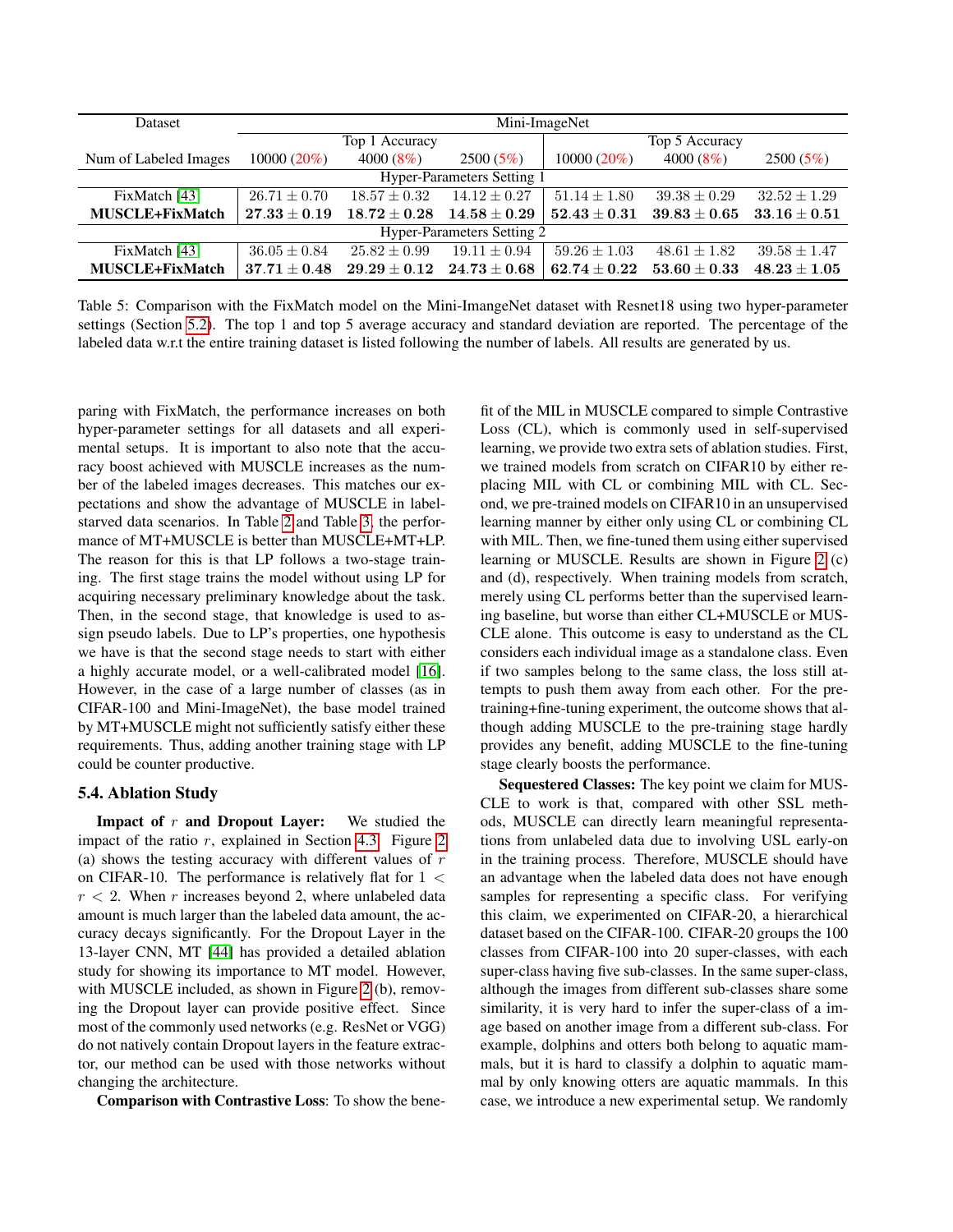<span id="page-7-0"></span>

Figure 2: Ablation studies on CIFAR-10: (a) Batch composition ratio r (Section [4.3\)](#page-3-1) vs. testing accuracy on MUSCLE+MT, (b) Impact of the dropout layer in the 13-layer CNN network, (c) Comparison on unsupervised learning losses when learning from scratch, (d) Comparison on unsupervised learning losses when performing pre-training followed by fine-tuning.

select a sub-class for each super-class and completely remove all label information for that sub-class and call them *unlabeled class*. Then, we randomly select k images from the rest of the classes to form the labeled dataset and call them *labeled classes*. In other words, an *unlabeled class* will not contribute to the labeled data but they still contribute to the unlabeled data. By following this setup, we believe that the selected labeled images cannot fully represent their super-classes. In Figure [3,](#page-7-1) we can see that, compared with supervised learning and MT, MUSCLE delivers a performance boost in all three types of classes, but the majority of the performance improvement is in the unlabeled class. Furthermore, the entropy of the predictions on testing data shows that for both supervised learning method and MT model, the predictions can be affected by the class type and the amount of labeled data, whereas MUSCLE has a very constant prediction entropy across all class types and label amounts.

# 6. Conclusion

We presented Mutual-information-based Unsupervised and Supervised Concurrent LEarning (MUSCLE), which is a powerful framework for semi-supervised learning that combines the merits of leading SSL and USL techniques. In contrast to prior attempts, MUSCLE involves USL in the training process from the first iteration. MUSCLE achieved consistent improvement over the state of the art over three standard datasets, across all experimental setups. The performance boost gained by MUSCLE is maximum when the amount of training data is lowest, e.g. one sample per class for CIFAR-100. MUSCLE's power is further underscored by its extra robustness in the situation when the labeled data is biased. Finally, MUSCLE exhibited significant potential in fine-tuning pre-trained models.

<span id="page-7-1"></span>

(a) Accuracy with 2000 Label Images (b) Accuracy with 4000 Label Images



(c) Entropy with 2000 Label Images (d) Entropy with 4000 Label Images

Figure 3: Average accuracy and prediction entropy by different class types on CIFAR-20: (a)-(b) testing accuracy, (c)-(d) average prediction entropy.

# 7. Acknowledgements

This material is based on research sponsored by Air Force Research Laboratory (AFRL) under agreement number FA8750-19-1-1000. The U.S. Government is authorized to reproduce and distribute reprints for Government purposes notwithstanding any copyright notation therein. The views and conclusions contained herein are those of the authors and should not be interpreted as necessarily representing the official policies or endorsements, either expressed or implied, of Air Force Laboratory, DARPA or the U.S. Government.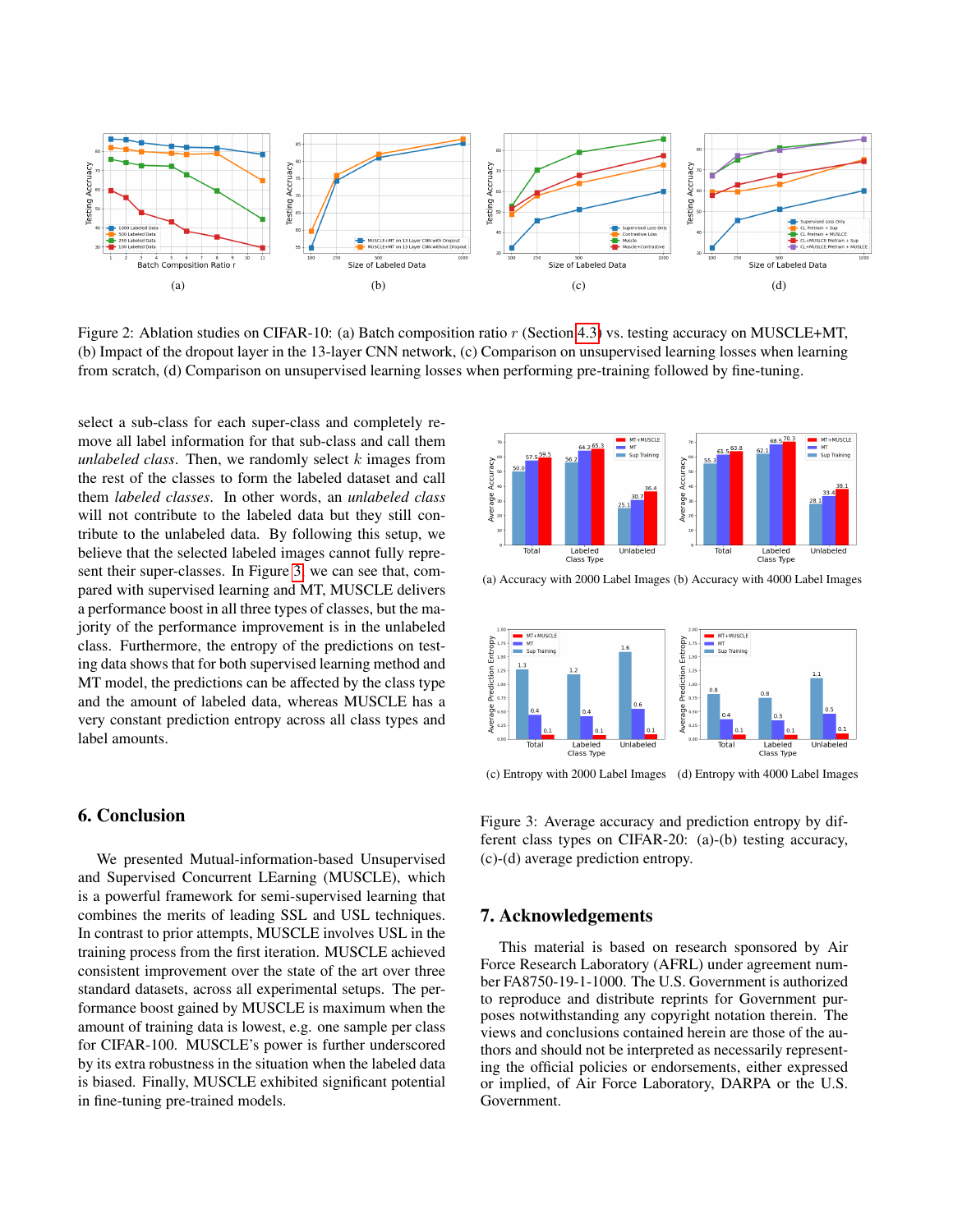# References

- <span id="page-8-1"></span>[1] Ossama Abdel-Hamid, Abdel-Rahman Mohamed, Hui Jiang, Li Deng, Gerald Penn, and Dong Yu. Convolutional neural networks for speech recognition. *IEEE/ACM Trans. Audio, Speech and Lang. Proc.*, 22(10):1533–1545, Oct. 2014.
- <span id="page-8-22"></span>[2] David Berthelot, Nicholas Carlini, Ekin D. Cubuk, Alex Kurakin, Kihyuk Sohn, Han Zhang, and Colin Raffel. Remixmatch: Semi-supervised learning with distribution matching and augmentation anchoring. In *International Conference on Learning Representations*, 2020.
- <span id="page-8-9"></span>[3] Luca Bertinetto, Joao F. Henriques, Philip Torr, and Andrea Vedaldi. Meta-learning with differentiable closed-form solvers. In *International Conference on Learning Representations*, 2019.
- <span id="page-8-18"></span>[4] Mathilde Caron, Piotr Bojanowski, Armand Joulin, and Matthijs Douze. Deep clustering for unsupervised learning of visual features. In *European Conference on Computer Vision*, 2018.
- <span id="page-8-5"></span>[5] Liang-Chieh Chen, George Papandreou, Florian Schroff, and Hartwig Adam. Rethinking atrous convolution for semantic image segmentation, 2017.
- <span id="page-8-6"></span>[6] Liang-Chieh Chen, Yukun Zhu, George Papandreou, Florian Schroff, and Hartwig Adam. Encoder-decoder with atrous separable convolution for semantic image segmentation. In Vittorio Ferrari, Martial Hebert, Cristian Sminchisescu, and Yair Weiss, editors, *Computer Vision – ECCV 2018*, pages 833–851, Cham, 2018. Springer International Publishing.
- <span id="page-8-21"></span>[7] E. D. Cubuk, B. Zoph, D. Mané, V. Vasudevan, and Q. V. Le. Autoaugment: Learning augmentation strategies from data. In *2019 IEEE/CVF Conference on Computer Vision and Pattern Recognition (CVPR)*, pages 113–123, 2019.
- <span id="page-8-23"></span>[8] Ekin D. Cubuk, Barret Zoph, Jonathon Shlens, and Quoc V. Le. Randaugment: Practical automated data augmentation with a reduced search space. *2020 IEEE/CVF Conference on Computer Vision and Pattern Recognition Workshops (CVPRW)*, Jun 2020.
- <span id="page-8-26"></span>[9] J. Deng, W. Dong, R. Socher, L.-J. Li, K. Li, and L. Fei-Fei. ImageNet: A Large-Scale Hierarchical Image Database. In *CVPR09*, 2009.
- <span id="page-8-0"></span>[10] Jacob Devlin, Ming-Wei Chang, Kenton Lee, and Kristina Toutanova. Bert: Pre-training of deep bidirectional transformers for language understanding. *arXiv preprint arXiv:1810.04805*, 2018.
- <span id="page-8-12"></span>[11] M. Douze, A. Szlam, B. Hariharan, and H. Jégou. Low-shot learning with large-scale diffusion. In *2018 IEEE/CVF Conference on Computer Vision and Pattern Recognition*, pages 3349–3358, 2018.
- <span id="page-8-16"></span>[12] Aysegul Dundar, Jonghoon Jin, and Eugenio Culurciello. Convolutional clustering for unsupervised learning, 2015.
- <span id="page-8-11"></span>[13] Ismail Elezi, Alessandro Torcinovich, Sebastiano Vascon, and Marcello Pelillo. Transductive label augmentation for improved deep network learning. pages 1432–1437, 08 2018.
- <span id="page-8-8"></span>[14] Chelsea Finn, Pieter Abbeel, and Sergey Levine. Modelagnostic meta-learning for fast adaptation of deep networks.

In *Proceedings of the 34th International Conference on Machine Learning*, volume 70 of *ICML'17*, pages 1126–1135. JMLR.org, 2017.

- <span id="page-8-4"></span>[15] R. Girshick, J. Donahue, T. Darrell, and J. Malik. Rich feature hierarchies for accurate object detection and semantic segmentation. In *2014 IEEE Conference on Computer Vision and Pattern Recognition*, pages 580–587, 2014.
- <span id="page-8-27"></span>[16] Chuan Guo, Geoff Pleiss, Yu Sun, and Kilian Q. Weinberger. On calibration of modern neural networks. In *Proceedings of the 34th International Conference on Machine Learning - Volume 70*, ICML'17, page 1321–1330. JMLR.org, 2017.
- <span id="page-8-7"></span>[17] Xiao Guo and Jongmoo Choi. Human motion prediction via learning local structure representations and temporal dependencies. *AAAI*, abs/1902.07367, 2019.
- <span id="page-8-20"></span>[18] P. Haeusser, A. Mordvintsev, and D. Cremers. Learning by association - a versatile semi-supervised training method for neural networks. In *IEEE Conference on Computer Vision and Pattern Recognition (CVPR)*, 2017.
- <span id="page-8-3"></span>[19] K. He, X. Zhang, S. Ren, and J. Sun. Deep residual learning for image recognition. In *2016 IEEE Conference on Computer Vision and Pattern Recognition (CVPR)*, pages 770– 778, 2016.
- <span id="page-8-17"></span>[20] Geoffrey E. Hinton, Nitish Srivastava, Alex Krizhevsky, Ilya Sutskever, and Ruslan R. Salakhutdinov. Improving neural networks by preventing co-adaptation of feature detectors, 2012.
- <span id="page-8-14"></span>[21] R Devon Hjelm, Alex Fedorov, Samuel Lavoie-Marchildon, Karan Grewal, Phil Bachman, Adam Trischler, and Yoshua Bengio. Learning deep representations by mutual information estimation and maximization. In *International Conference on Learning Representations*, 2019.
- <span id="page-8-19"></span>[22] Weihua Hu, Takeru Miyato, Seiya Tokui, Eiichi Matsumoto, and Masashi Sugiyama. Learning discrete representations via information maximizing self-augmented training. In *Proceedings of the 34th International Conference on Machine Learning - Volume 70*, ICML'17, page 1558–1567. JMLR.org, 2017.
- <span id="page-8-13"></span>[23] Ahmet Iscen, Giorgos Tolias, Yannis Avrithis, and Ondrej Chum. Label propagation for deep semi-supervised learning. In *Proceedings of the IEEE/CVF Conference on Computer Vision and Pattern Recognition (CVPR)*, June 2019.
- <span id="page-8-15"></span>[24] Xu Ji, João F Henriques, and Andrea Vedaldi. Invariant information clustering for unsupervised image classification and segmentation. In *Proceedings of the IEEE International Conference on Computer Vision*, pages 9865–9874, 2019.
- <span id="page-8-25"></span>[25] Alex Krizhevsky. Learning multiple layers of features from tiny images. Technical report, 2009.
- <span id="page-8-2"></span>[26] Alex Krizhevsky, Ilya Sutskever, and Geoffrey E Hinton. Imagenet classification with deep convolutional neural networks. In F. Pereira, C. J. C. Burges, L. Bottou, and K. Q. Weinberger, editors, *Advances in Neural Information Processing Systems 25*, pages 1097–1105. Curran Associates, Inc., 2012.
- <span id="page-8-10"></span>[27] Samuli Laine and Timo Aila. Temporal ensembling for semisupervised learning. *ICLR*, 2017.
- <span id="page-8-24"></span>[28] Erik G Learned-Miller. Entropy and mutual information.